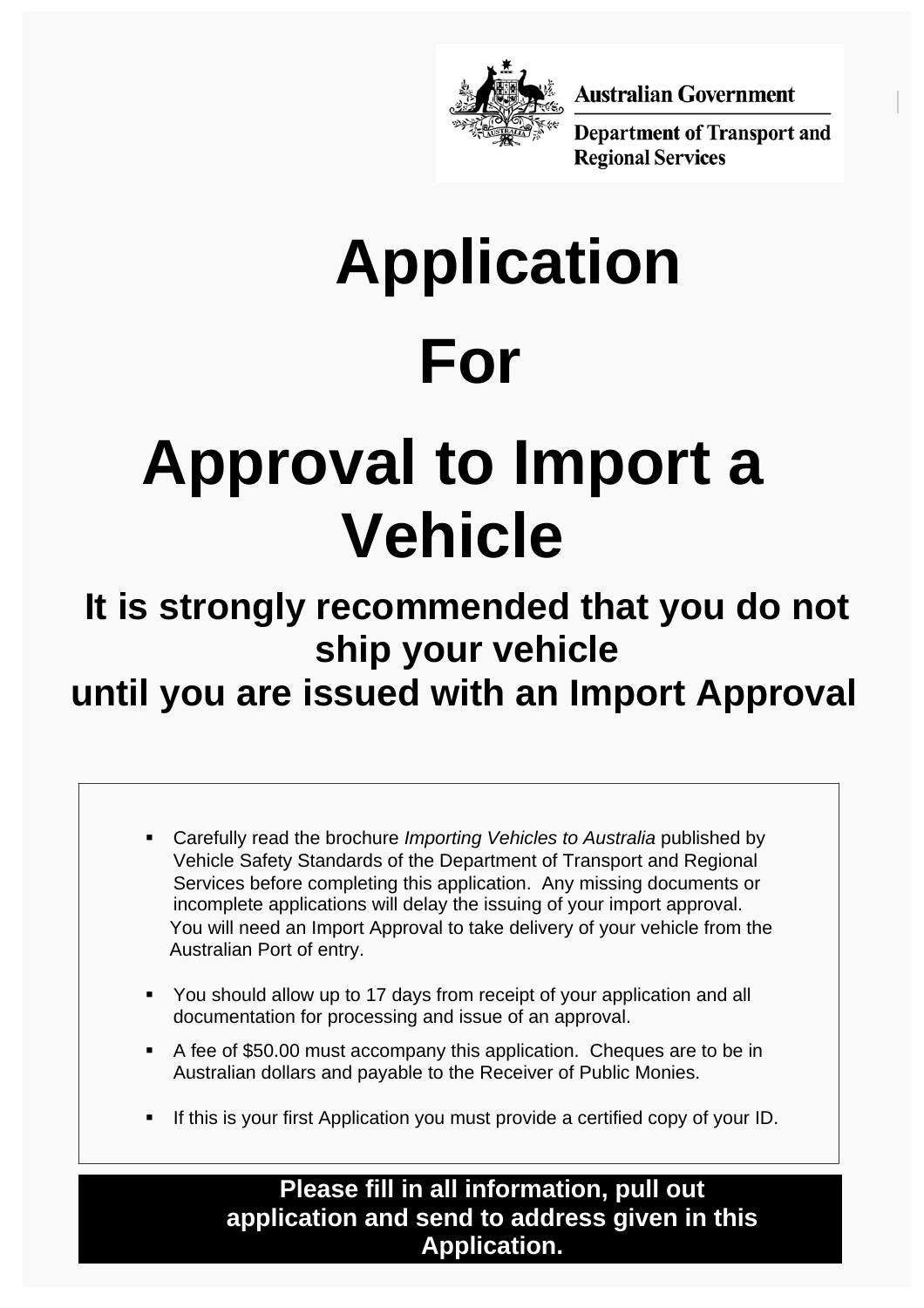| ÆFee of \$50.00 must accompany this application<br>Mode of payment<br>Please debit my credit card or Enclosed is<br>my cheque/money order for \$<br>Credit card details                                   | <b>Bankcard</b>                                                                                                                                                                               | Mastercard<br>Visa                                       |
|-----------------------------------------------------------------------------------------------------------------------------------------------------------------------------------------------------------|-----------------------------------------------------------------------------------------------------------------------------------------------------------------------------------------------|----------------------------------------------------------|
| <b>Part 1 - Application</b>                                                                                                                                                                               | Part 2 - Agent                                                                                                                                                                                |                                                          |
| Is this your first application?<br>No<br>Yes<br>Name of owner (to whom the approval is to be issued). Please<br>complete ONE of the following:<br>Do not complete both Part A and B<br><b>A - SURNAME</b> | You may nominate a Freight Forwarding agent or other Agent<br>to act on your behalf. Please note that if any further<br>information is required your agent will be contacted.<br>Contact name |                                                          |
| First and other given names                                                                                                                                                                               | Company                                                                                                                                                                                       |                                                          |
|                                                                                                                                                                                                           |                                                                                                                                                                                               |                                                          |
| <b>Title</b><br>Ms<br>Other                                                                                                                                                                               | Telephone number                                                                                                                                                                              | Facsimile number                                         |
| <b>Miss</b><br>Mr<br><b>Mrs</b><br>(specify)<br>Date of Birth                                                                                                                                             |                                                                                                                                                                                               |                                                          |
| <b>ADDRESS</b>                                                                                                                                                                                            | <b>Part 3 - Vehicle Details</b>                                                                                                                                                               |                                                          |
| Post Code:<br>E-mail:<br><b>Facsimile Number</b><br><b>Telephone Number</b>                                                                                                                               | A purchase document must be provided for every vehicle<br>Year of manufacture<br>Make<br>Model                                                                                                | MOTORCYCLE<br>CAR<br><b>TRAILER</b><br>⊄<br><b>OTHER</b> |
| <b>B-COMPANY</b><br><b>OR</b><br>Company representative name / title eg Mr J Smith Manager                                                                                                                | Vehicle Identification Number or Chassis Number                                                                                                                                               |                                                          |
| Company ACN / ABN No                                                                                                                                                                                      | OF ALL VEHICLES DETAILS                                                                                                                                                                       | IF THERE IS MORE THAN ONE VEHICLE, ATTACH A CLEAR LIST   |
|                                                                                                                                                                                                           | TOTAL NUMBER OF VEHICLES                                                                                                                                                                      |                                                          |
| <b>ADDRESS</b>                                                                                                                                                                                            |                                                                                                                                                                                               |                                                          |
|                                                                                                                                                                                                           | Current physical location of<br>vehicle(s)                                                                                                                                                    |                                                          |
| Post Code<br>E-mail:                                                                                                                                                                                      | If known, the country in which the vehicle(s),<br>when new, was / were first offered for sale.                                                                                                |                                                          |
| <b>Facsimile Number</b><br><b>Telephone Number</b>                                                                                                                                                        |                                                                                                                                                                                               |                                                          |
|                                                                                                                                                                                                           |                                                                                                                                                                                               |                                                          |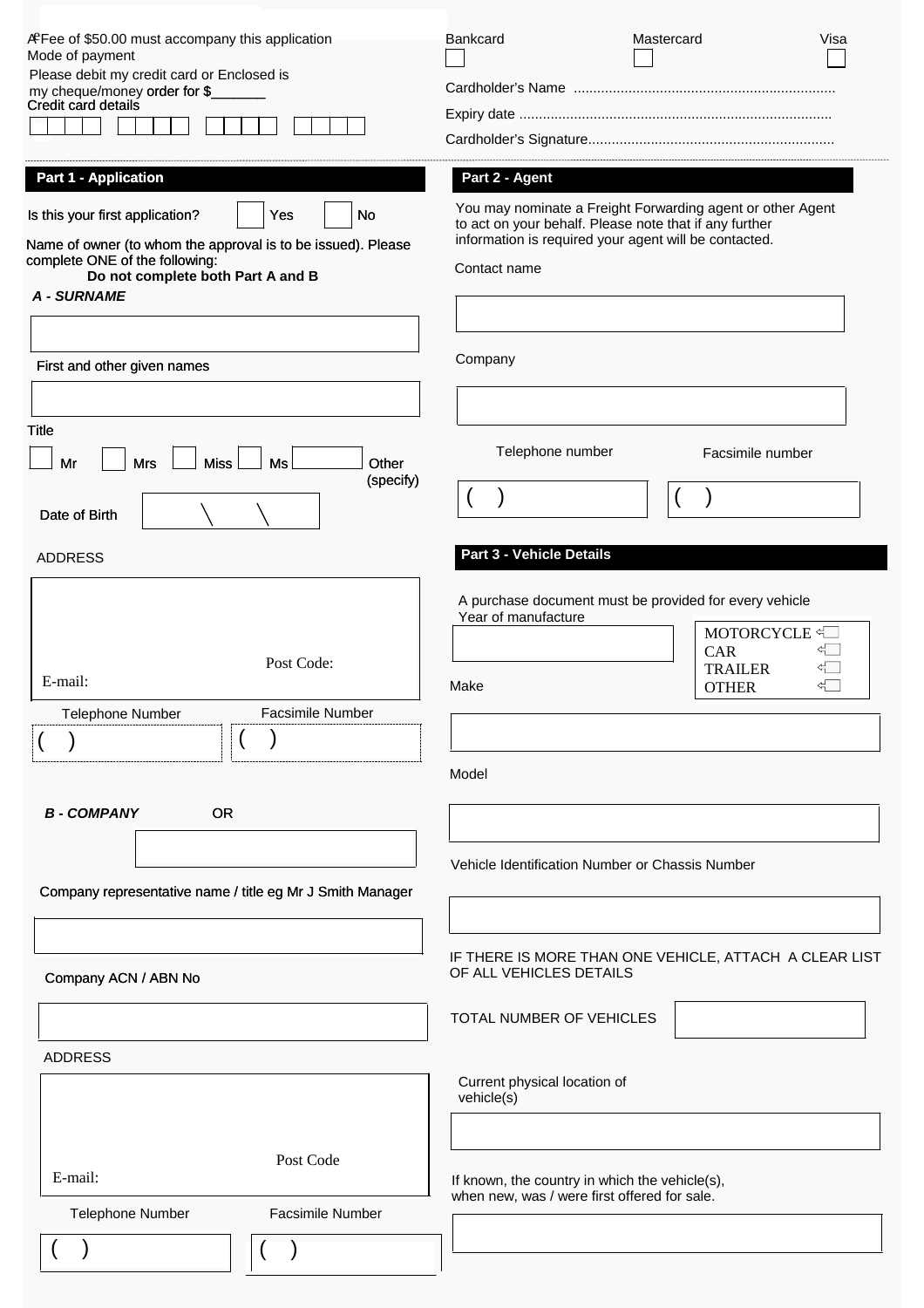| Part 4 - 15 vears or older                            |                                                                          |    |                                                                                                                                            |                  |
|-------------------------------------------------------|--------------------------------------------------------------------------|----|--------------------------------------------------------------------------------------------------------------------------------------------|------------------|
| Was the vehicle manufactured 15 or<br>more years ago? |                                                                          |    | Yes Go to Part 13                                                                                                                          | No Go to Part 5  |
|                                                       | <b>Month of Manufacture</b>                                              |    | NOTE: if you qualify for the Personal Imports<br>requirements you may import your vehicle under part                                       |                  |
|                                                       | Refer to page 5 of the brochure for documents required                   | 8. |                                                                                                                                            |                  |
| Part 5 - Trailer                                      |                                                                          |    |                                                                                                                                            |                  |
| Is the vehicle a Trailer                              |                                                                          |    | Yes Go to Part 13                                                                                                                          | No Go to Part 6  |
|                                                       | Refer to page 5 of the brochure for documents required                   |    |                                                                                                                                            |                  |
|                                                       |                                                                          |    | ATM specify weight                                                                                                                         |                  |
| Part 6 - Australian Compliance fitted                 |                                                                          |    |                                                                                                                                            |                  |
|                                                       | Does the vehicle have an Australian Compliance Plate fitted?             |    | Yes Go to Part 13                                                                                                                          | No Go to Part 7  |
|                                                       |                                                                          |    |                                                                                                                                            |                  |
|                                                       | Refer to page 12 of the brochure for documents required                  |    |                                                                                                                                            |                  |
| <b>Part 7 - Letter of Compliance</b>                  |                                                                          |    |                                                                                                                                            |                  |
| Do you have a letter of Compliance?                   |                                                                          |    | Yes Go to Part 13                                                                                                                          | No Go to Part 8  |
|                                                       | Refer to page 7 of the brochure for documents required                   |    |                                                                                                                                            |                  |
|                                                       | Part 8 - Personal Imports (Australian citizens/permanent residents only) |    |                                                                                                                                            |                  |
|                                                       | Do you have evidence of not less than twelve continuous                  |    | Yes Complete the                                                                                                                           | No Go to Part 9  |
|                                                       | months overseas ownership and use of the vehicle?                        |    | below boxes then go<br>to part 13                                                                                                          |                  |
|                                                       | Date of your arrival in overseas country                                 |    |                                                                                                                                            |                  |
|                                                       | where vehicle was first registered                                       |    |                                                                                                                                            |                  |
| vehicle in your name                                  | Date of first overseas registration of                                   |    |                                                                                                                                            |                  |
|                                                       | Date you stopped / intend stopping using                                 |    |                                                                                                                                            |                  |
| the vehicle overseas                                  |                                                                          |    |                                                                                                                                            |                  |
|                                                       |                                                                          |    |                                                                                                                                            |                  |
|                                                       | Date you are returning to                                                |    |                                                                                                                                            |                  |
| Australia                                             | Refer to page 8-12 of the brochure for documents required                |    | Only one vehicle per person may be imported in<br>any one year period. Temporary residents,<br>companies and corporations are not eligible |                  |
| Part 9 - Visiting Foreign National                    |                                                                          |    |                                                                                                                                            |                  |
|                                                       | Are you visiting Australia and travelling on visitors Visa?              |    | Yes Go to Part 13                                                                                                                          | No Go to Part 10 |
|                                                       | Refer to page 12 of the brochure for documents required                  |    |                                                                                                                                            |                  |
| Part 10 - Closed Circuit Racing/Rally                 |                                                                          |    |                                                                                                                                            |                  |
|                                                       |                                                                          |    | Yes go to Part 13                                                                                                                          | No Go to Part 11 |
| <b>Closed Circuit Racing</b>                          |                                                                          |    |                                                                                                                                            |                  |
| <b>Rally Vehicle</b>                                  |                                                                          |    | Yes go to Part 13                                                                                                                          | No go to Part 11 |
|                                                       |                                                                          |    |                                                                                                                                            |                  |

*Refer to 13-14 page of the brochure for documents required*